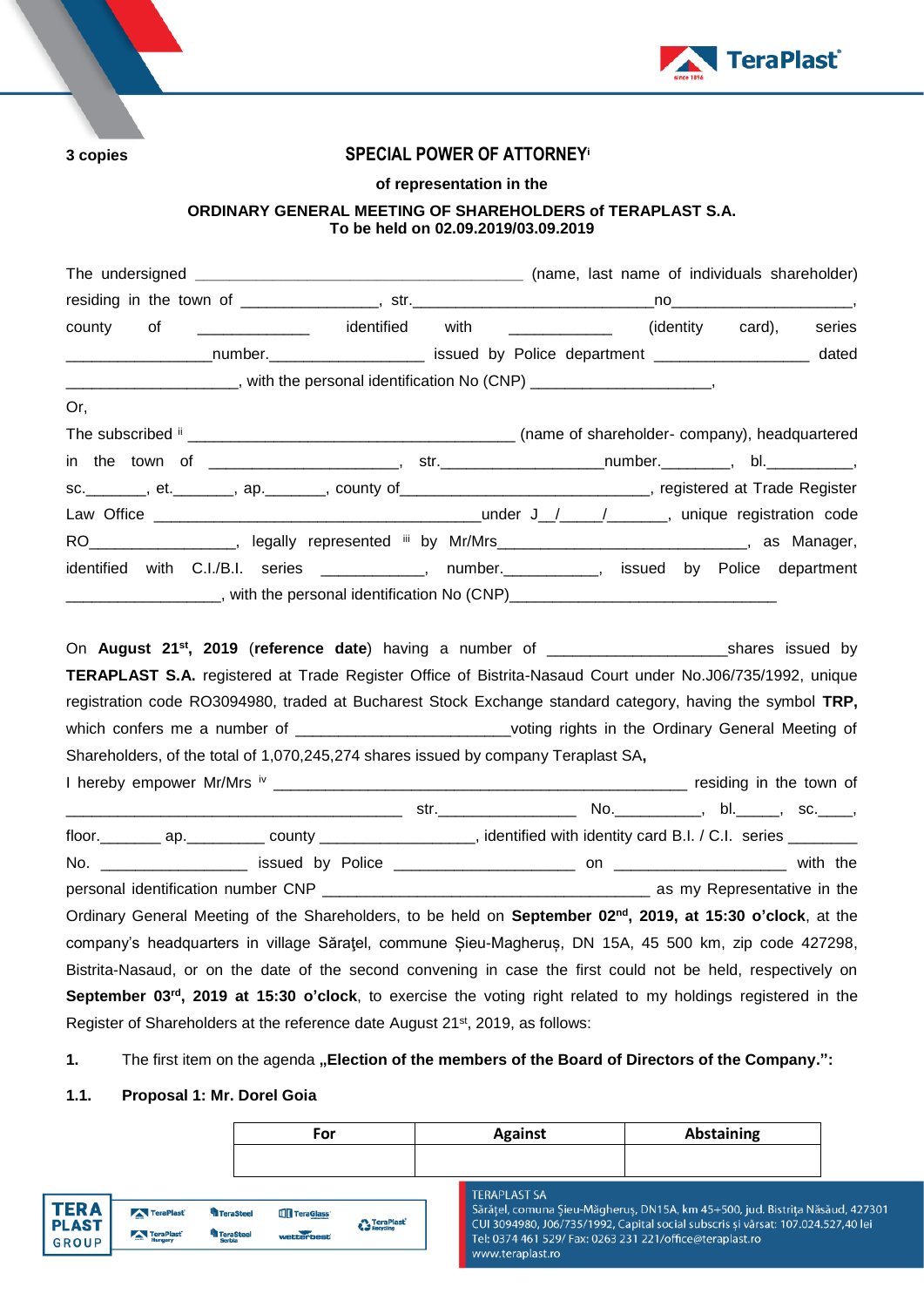

## **1.2. Proposal 2: Mr. Razvan Stefan Lefter**

| ۰or | <b>Against</b> | Abstaining |
|-----|----------------|------------|
|     |                |            |

### **1.3. Proposal 3: Mrs. Magda-Eugenia Palfi**

| .nr<br>וט־ | <b>Against</b> | <b>Abstaining</b> |
|------------|----------------|-------------------|
|            |                |                   |

#### **1.4. Proposal 4: Mr. Sorin Olaru**

| ۰or | <b>Against</b> | Abstaining |
|-----|----------------|------------|
|     |                |            |

### **1.5. Proposal 5: Mr. Alexandru Stanean**

| Ξor | <b>Against</b> | Abstaining |
|-----|----------------|------------|
|     |                |            |

### **1.6. Proposal 6: Mr. Liviu Ciupe**

| ∙or | <b>Against</b> | Abstaining |
|-----|----------------|------------|
|     |                |            |

2. The second item on the agenda: "The establishing of the validity of the mandate of the Board **members, starting with September 14th 2019. The Board of Directors proposes that mandate length will be 1(one) year."**

| For | <b>Against</b> | Abstaining |
|-----|----------------|------------|
|     |                |            |

**3.** The third item on the agenda: "**The election of the external financial auditor of the Company."**

# **3.1.Proposal 1: DELOITTE AUDIT S.R.L.**

| ∕or | <b>Against</b> | Abstaining |
|-----|----------------|------------|
|     |                |            |

**4.** The fourth item on the agenda: "**The election of the internal financial auditor of the Company."**

#### **4.1.Proposal 1 : JP Auditors & Advisors S.R.L.**

| $-0.5$<br>υι | <b>Against</b> | Abstaining |
|--------------|----------------|------------|
|              |                |            |

5. The fifth item on the agenda: **"The establishing of the validity of the mandate of the external financial auditor and internal financial auditor."**

| <b>TERA</b>           | TeraPlast | <b>TeraSteel</b>           | TeraGlass <sup>®</sup> | TeraPlast        |
|-----------------------|-----------|----------------------------|------------------------|------------------|
| <b>PLAST</b><br>GROUP | TeraPlast | <b>TeraSteel</b><br>Serbia | wetterbest             | <b>Recycling</b> |
|                       |           |                            |                        |                  |

#### **TERAPLAST SA**

Sărățel, comuna Șieu-Măgheruș, DN15A, km 45+500, jud. Bistrița Năsăud, 427301 CUI 3094980, J06/735/1992, Capital social subscris și vărsat: 107.024.527,40 lei Tel: 0374 461 529/ Fax: 0263 231 221/office@teraplast.ro www.teraplast.ro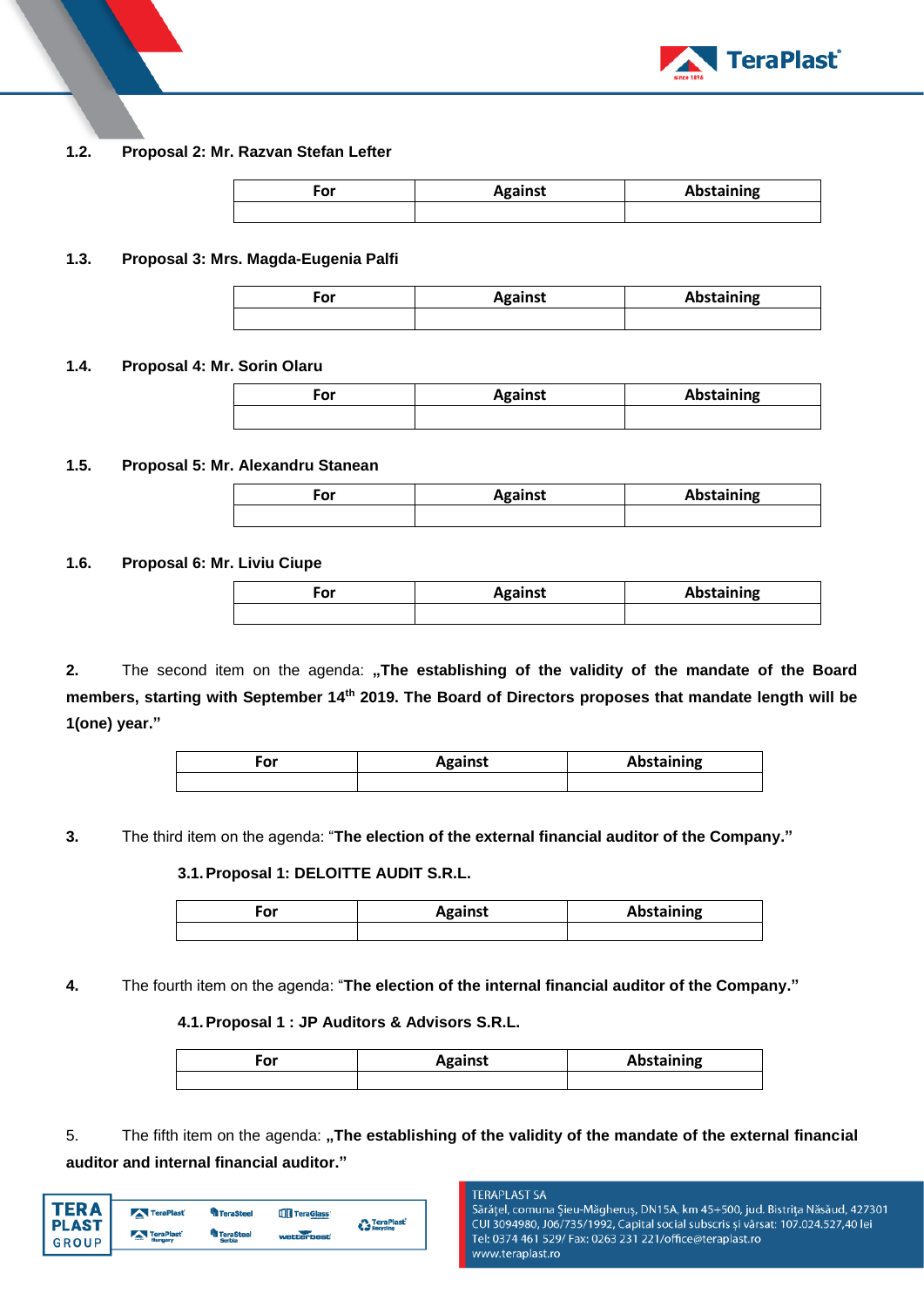

| ∙or | <b>Against</b> | Abstaining |
|-----|----------------|------------|
|     |                |            |

6. The sixth item on the agenda: "The approval of the remuneration of the external financial auditor and **internal financial auditor."**

| For | <b>Against</b> | Abstaining |
|-----|----------------|------------|
|     |                |            |

7. The seventh item on the agenda: "The approval of the striking off from the Trade Register of Bistrita-**Năsăud the mentions concerning the auditor whose appointment will not be extended, if applicable."**

| $-1$ | <b>Against</b> | Abstaining |
|------|----------------|------------|
|      |                |            |

8. The eighth item on the agenda: "Mandating Mr Dorel Goia and Mr Alexandru Stânean to negotiate and **any of them to sign the administrative contracts of the directors and the contracts with the external financial auditor and the internal financial auditor, in the name and on behalf of the Company."**

| ∙or | <b>Against</b> | <b>Abstaining</b> |
|-----|----------------|-------------------|
|     |                |                   |

9. The ninth item on the agenda: "**Empowering of Mr Dorel Goia to sign for and on behalf of all shareholders present at the assembly, the Decision of O.G.M.S**.":

| For | <b>Against</b> | Abstention |
|-----|----------------|------------|
|     |                |            |

**10.** The tenth item on the agenda: "**Empowering the legal adviser, Mrs. Diana Octavia Bretfelean, to accomplish all formalities regarding registration of the Decision of O.G.M.S. at the Trade Register of Bistrita-Nasaud Law Court and to publish such decision in the Official Gazette of Romania, Part 4."**

| For | <b>Against</b> | Abstention |
|-----|----------------|------------|
|     |                |            |

# **I hereby attach a copy of the ID <sup>v</sup> /register certificate <sup>vi</sup>.**

The undersigned I hereby give discretionary voting power to the above appointed representative, for the problems which have not been identified and included on the agenda until the present, in accordance with the legal provisions in force

This special power of attorney contains information in accordance with Law 24/2017 on the issuers of financial instruments and market operations, the NSC Regulation no. 5/2018. This special power of attorney should be

| TER A        | TeraPlast | <sup>4</sup> TeraSteel | TeraGlass' | <b>TeraPlast</b> |
|--------------|-----------|------------------------|------------|------------------|
| <b>PLAST</b> |           | <b>TeraSteel</b>       |            | <b>Recycling</b> |
| <b>GROUP</b> | TeraPlast | Serbia                 | wetterbest |                  |

**TERAPLAST SA** 

Sărățel, comuna Șieu-Măgheruș, DN15A, km 45+500, jud. Bistrița Năsăud, 427301 CUI 3094980, J06/735/1992, Capital social subscris și vărsat: 107.024.527,40 lei Tel: 0374 461 529/ Fax: 0263 231 221/office@teraplast.ro www.teraplast.ro